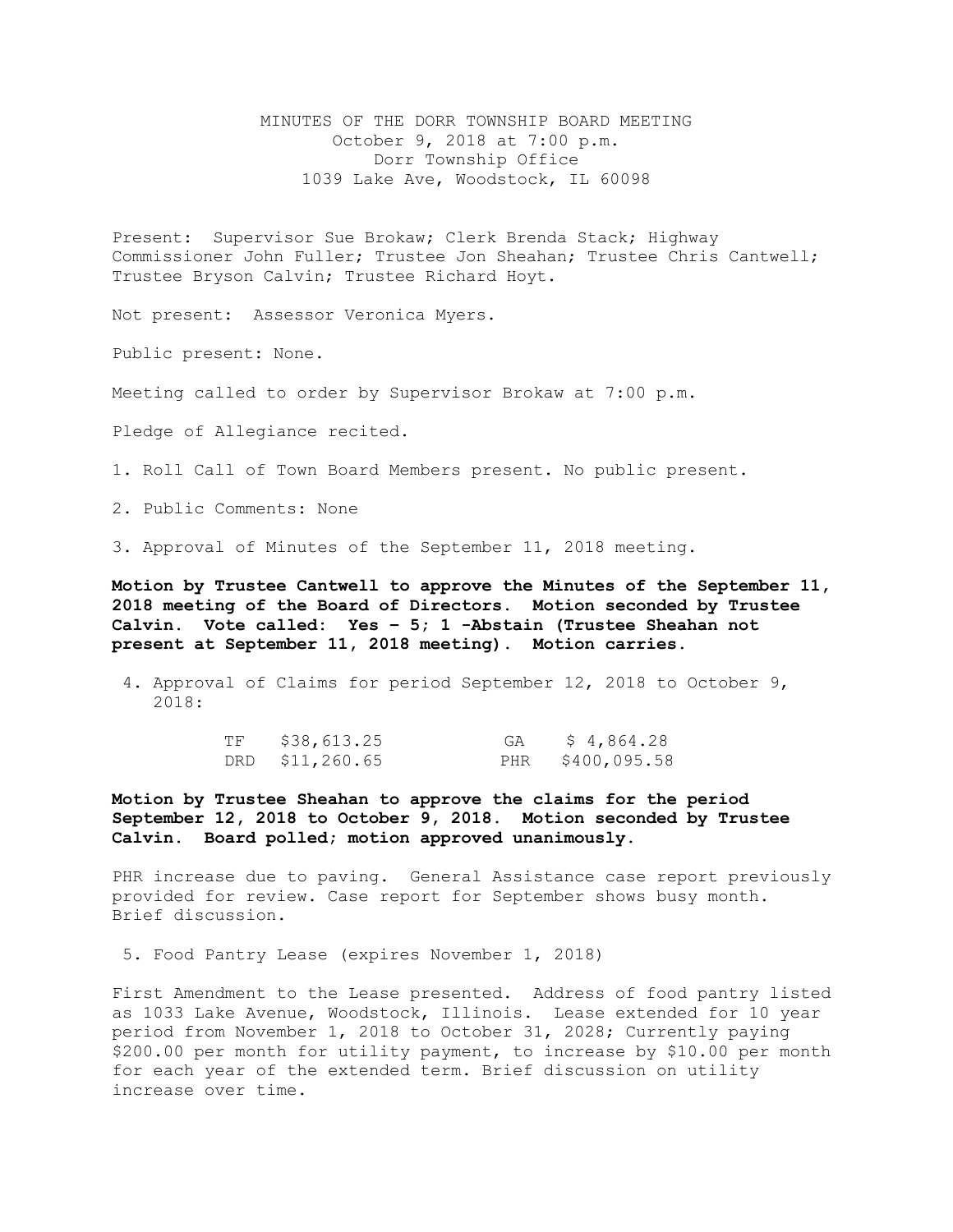Page 2 – 10/09/2018

Member of Dorr Township Board shall be allowed an ex officio position on the Board of the Woodstock Food Pantry.

**Motion by Supervisor Brokaw to extend the Woodstock Food Pantry Lease by First Amendment from November 1, 2018 to October 31, 2028 subject to signature of Woodstock Food Pantry. Motion seconded by Trustee Cantwell. Motion approved unanimously.** 

6. Tax Levy – Road District

Certification of Tax Levy, Certificate of Compliance Truth in Taxation Road and Bridge Levy, and tax Levy Ordinance Road District presented. Numbers compared to last year – can go up 2.98%. Brief discussion on increase purposes.

## **GENERAL ROAD FUND**

| General Road Fund: |  | \$80,000                              |
|--------------------|--|---------------------------------------|
| Maintenance:       |  | \$300,000                             |
|                    |  | TOTAL GENERAL ROAD FUND: \$380,000.00 |

## **PERMANENT ROAD FUND**

| Administration: | \$922,736                           |  |  |  |
|-----------------|-------------------------------------|--|--|--|
|                 | TOTAL PERMANENT ROAD FUND \$922,736 |  |  |  |

## **TAX LEVY SUMMARY**

| Road & Bridge Tax  | \$380,000 |
|--------------------|-----------|
| Permanent Road Tax | \$922,736 |

Total taxes levied: \$1,302,736

Tax Levy – Road District will be up next month for approval.

7. Tax Levy – Township

Township Tax Levy is delayed due to County level mistake. Calculations incorrect; waiting for answer from County to proceed.

## 8. Legislative Updates

Supervisor Brokaw advises House Bill 4367 still under discussion.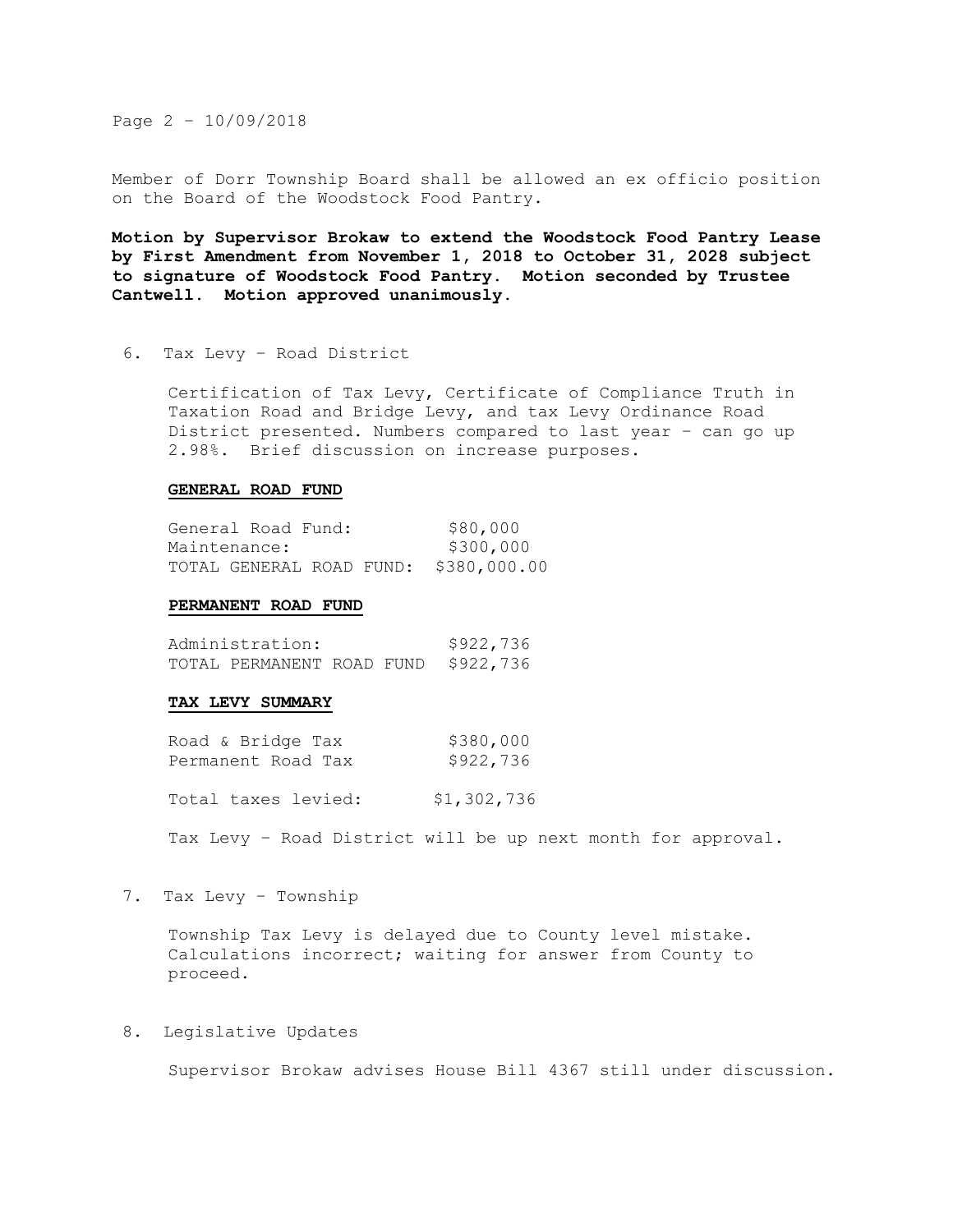Page 3 – 10-09/2018

Clerk Stack advises she received Memorandum from TOI on Public Act 100-0983, which goes into effect January 1, 2019, requiring Clerk to attest to the signature of the Supervisor on all checks written.

9. Reports:

**Supervisor –** New logo for Dorr Township shown. Flag design also presented. Golden Diners will start on November 8, 2018; second and third Thursdays of the month, donation of \$5.00 each meal. TOI provided legislative issue proposal forms**;** please advise if anyone is interested in completing form. Copy of audit provided to Board members.

**Assessor –** Residential sales Entered September 12, 2018 – October 9, 2018 provided for review. Assessor Myers not present.

**Highway Commissioner** – Highway Commissioner Fuller advises there is not much going on. Patching, culvert work, salt prices going up. Possible trade of equipment contemplated. Davis Road Property – cost of soil testing determined to be about \$2,000.00. Value of property unknown. Trustee Sheahan asks what about leasing instead of buying? Trustee Cantwell asks do we need it? Discussion continues. Supervisor Brokaw advises we paid \$60,000.00 for current property in 1973 or 1974. Assessment from Harrison & Associates from a few years ago assesses property at \$112,000.00; current assessment discussed. Soil testing value in possible negotiations, and importance of determining whether to proceed or not. Possible usage of property contemplated to include recycling. Highway Commissioner Fuller advises he is not interested in paint recycling, as it is time consuming and requires a license. Highway Commissioner Fuller will contact property owner to inquire about soil testing for purposes of determining whether we want to proceed. Trustee Hoyt asks about purchase of fork lift from Bohn's Ace Hardware.

**Clerk –** No report**.** 

**Trustees** – Trustee Sheahan asks about TIF (Tax Increment Financing) information received from Susan Handelsman. Brief discussion on boundaries.

10. Executive Session

a. Semiannual review of Executive Session Minutes